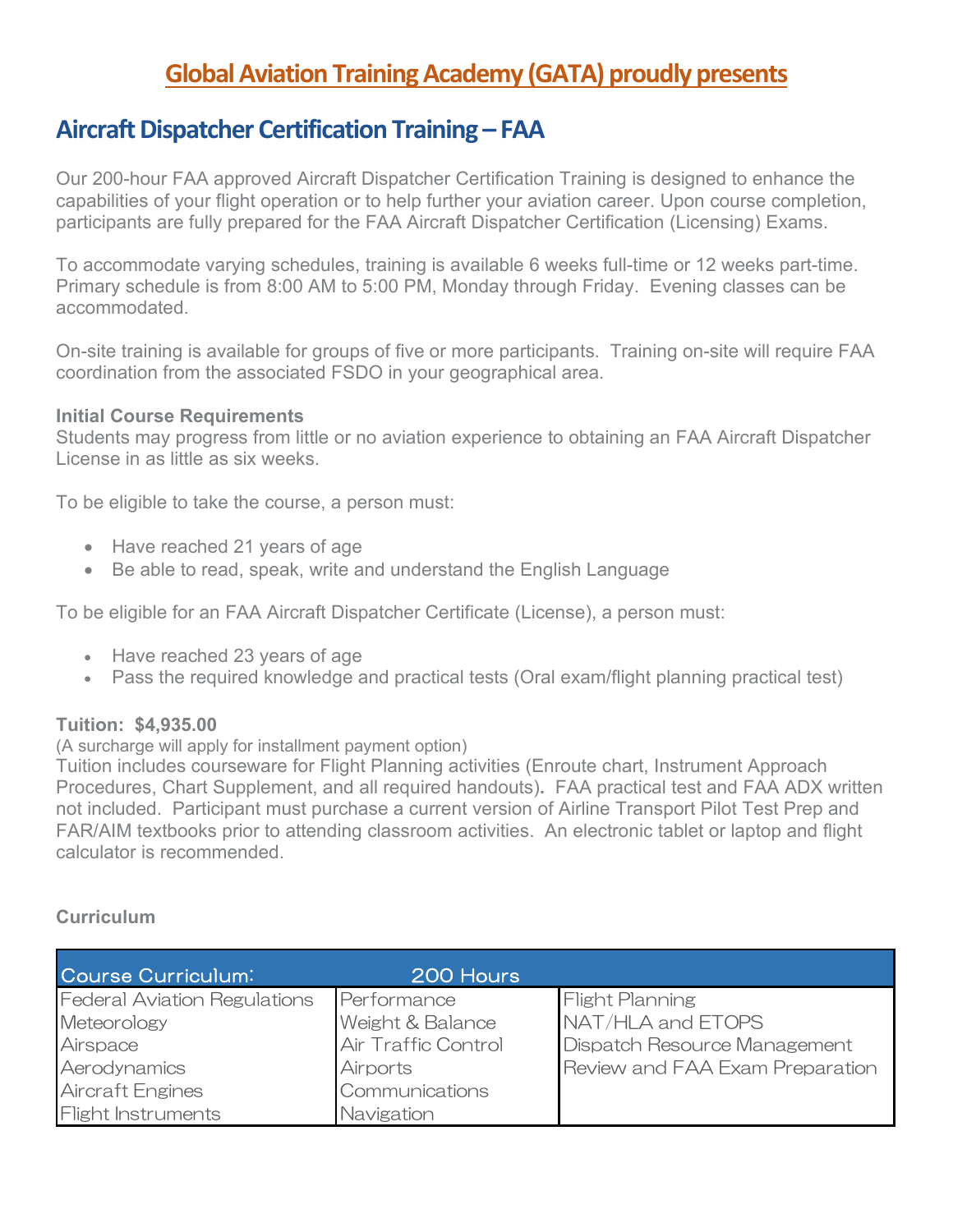# **Location**

Long Island MacArthur Airport (KISP) 221 Smithtown Avenue, Ronkonkoma, NY 11779

Long Island Railroad located at Ronkonkoma station is only 10-minute walk.

Airlines that service ISP are:

- Southwest Airlines
- American Airlines
- Frontier Airlines

Local accommodations:

- Clarion Hotel and Conference Center
- Courtyard by Marriot
- La Quinta Inn & Suites by Wyndham
- Hilton Garden Inn Islip
- Travelodge by Wyndham

Participant will need to schedule FAA Practical exam after the date of graduation.

# **Reduced Certification Course for Aviation Professionals**

Individuals with a background in aviation may be eligible for reducing the length of their course.

Reductions are granted on a case by case basis, upon individual evaluation of knowledge and

experience. Evidence of an unexpired FAA ADX written passing score is required for eligibility.

Minimum course length is two weeks.